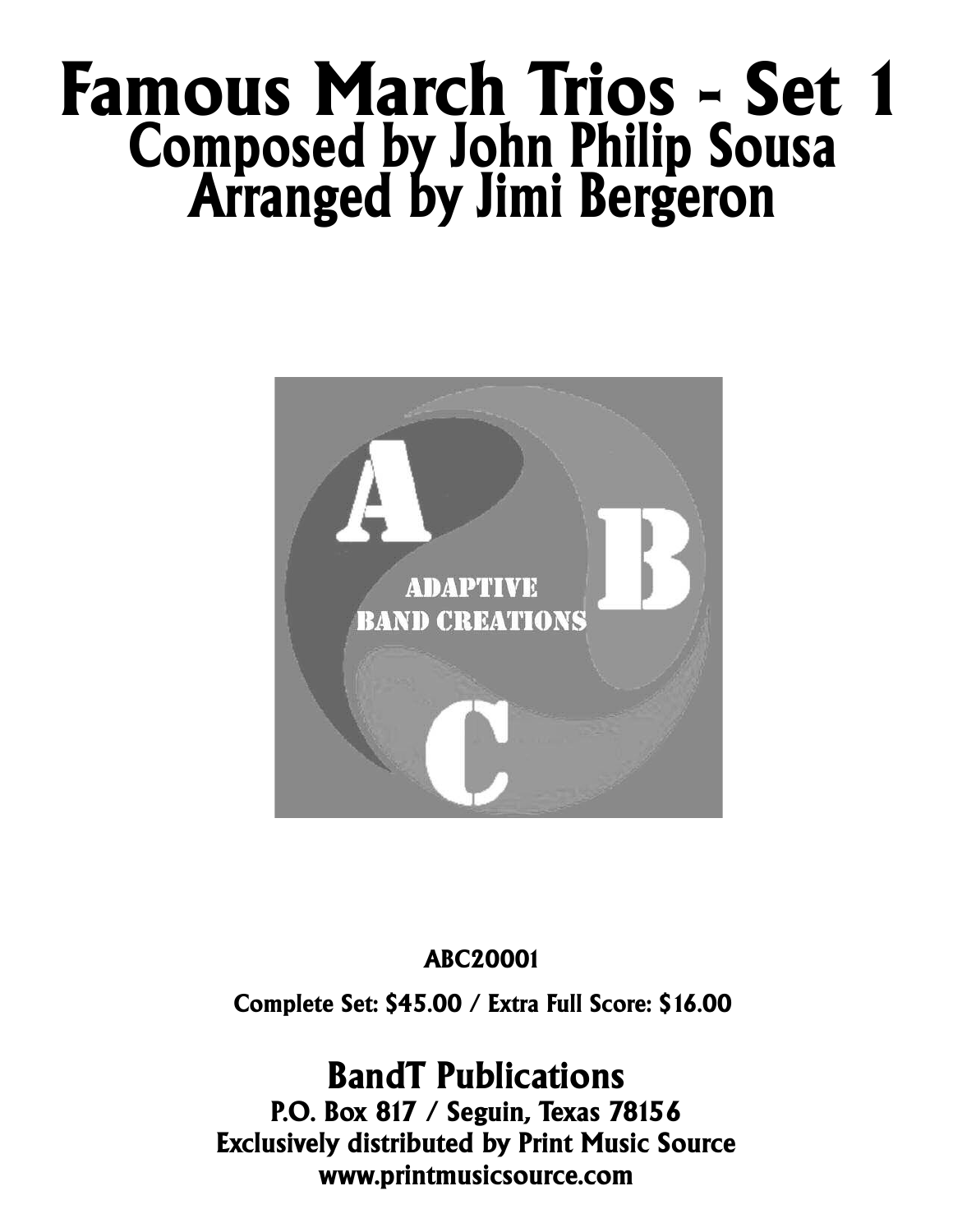## **ADAPTIVE BAND CREATIONS™**

#### **INSTRUMENTATION**

#### **Part A**

 **Flute/C Instruments (Piccolo, Violin) Bb Clarinet/Bb Trumpet Eb Alto Saxophone/Eb Clarinet**

#### **Part B**

 **Flute/C Instruments (Oboe, Violin) Bb Clarinet/Bb Trumpet Eb Alto Saxophone F Horn**

#### **Part C**

 **Bb Clarinet/Bb Trumpet F Horn Bass Clef Instruments (Trombone, Baritone BC, Bassoon, Cello)**

#### **Part D**

 **Bb Instruments (Bass Clarinet, Tenor Saxophone, Baritone TC) Eb Instruments (Baritone Saxophone, Alto Clarinet, Contra-Alto Clarinet) Bass Clef Instruments (Trombone, Baritone BC, Bassoon, Cello)**

#### **Part E**

#### **Tuba**

 **Bass Instruments (String Bass, Electric Bass, Trombone, Baritone BC, Bassoon, Cello) TC Bass (Bass Clarinet, Contrabass Clarinet, Baritone TC) Eb Bass (Baritone Saxophone, Contra-Alto Clarinet)**

#### **Part F**

 **Percussion (Snare Drum, Bass Drum, Cymbals, Drum Set) Mallets (Xylophone, Vibraphone, Marimba, Bells, Chimes) Auxiliary (Specialty percussion parts as needed)**

**ADAPTIVE BAND CREATIONS™ is a trademark/service mark of Print Music Source**

**Copyright © 2020 by Print Music Source. Seguin, Texas 78155**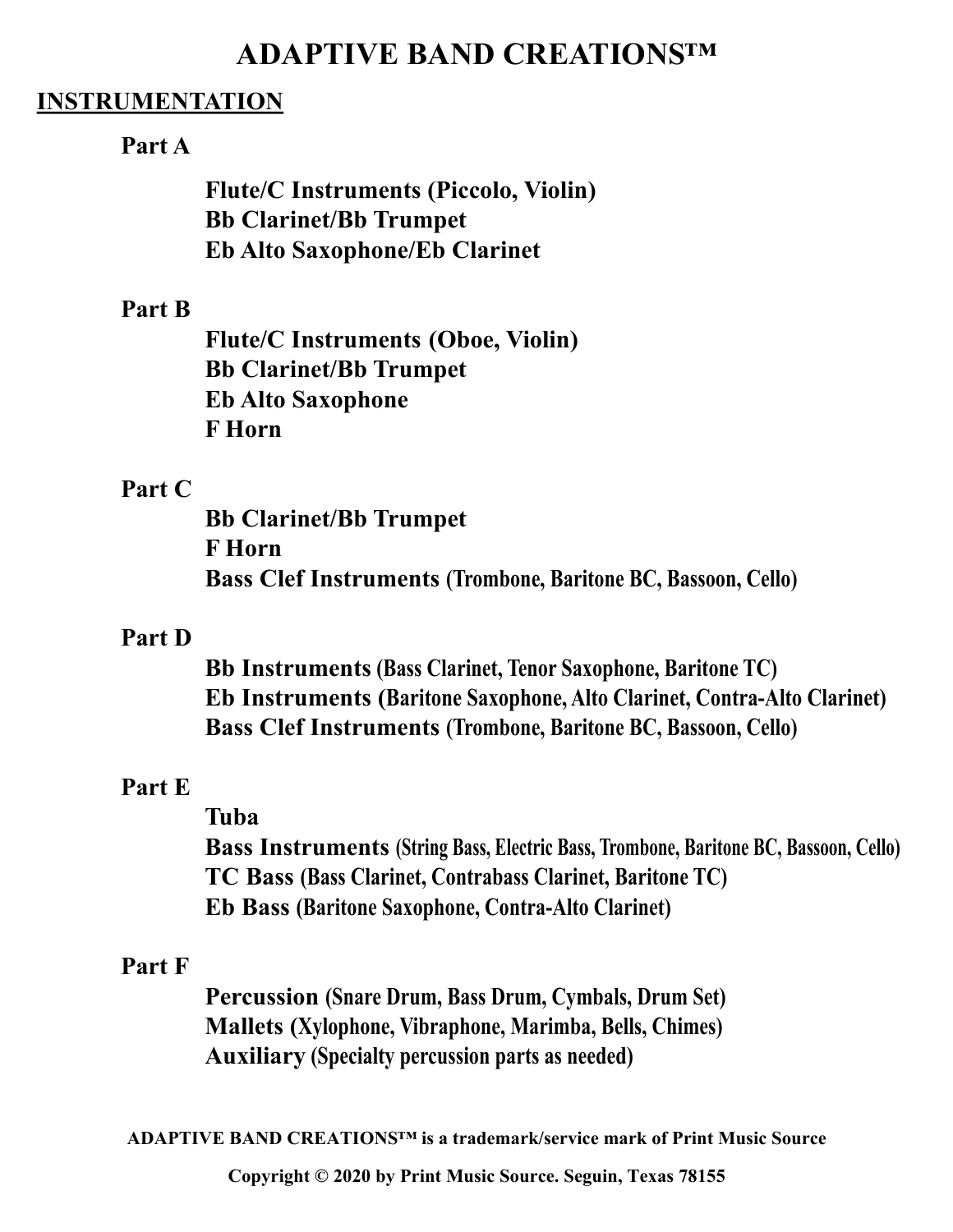Score

#### Composed by John Philip Sousa Arranged by Jimi Bergeron



Copyright © 2020 by BandT Publications (ASCAP), Seguin, Texas 78156 International copyright secured All rights reserved Printed in USA Exclusively distributed by Print Music Source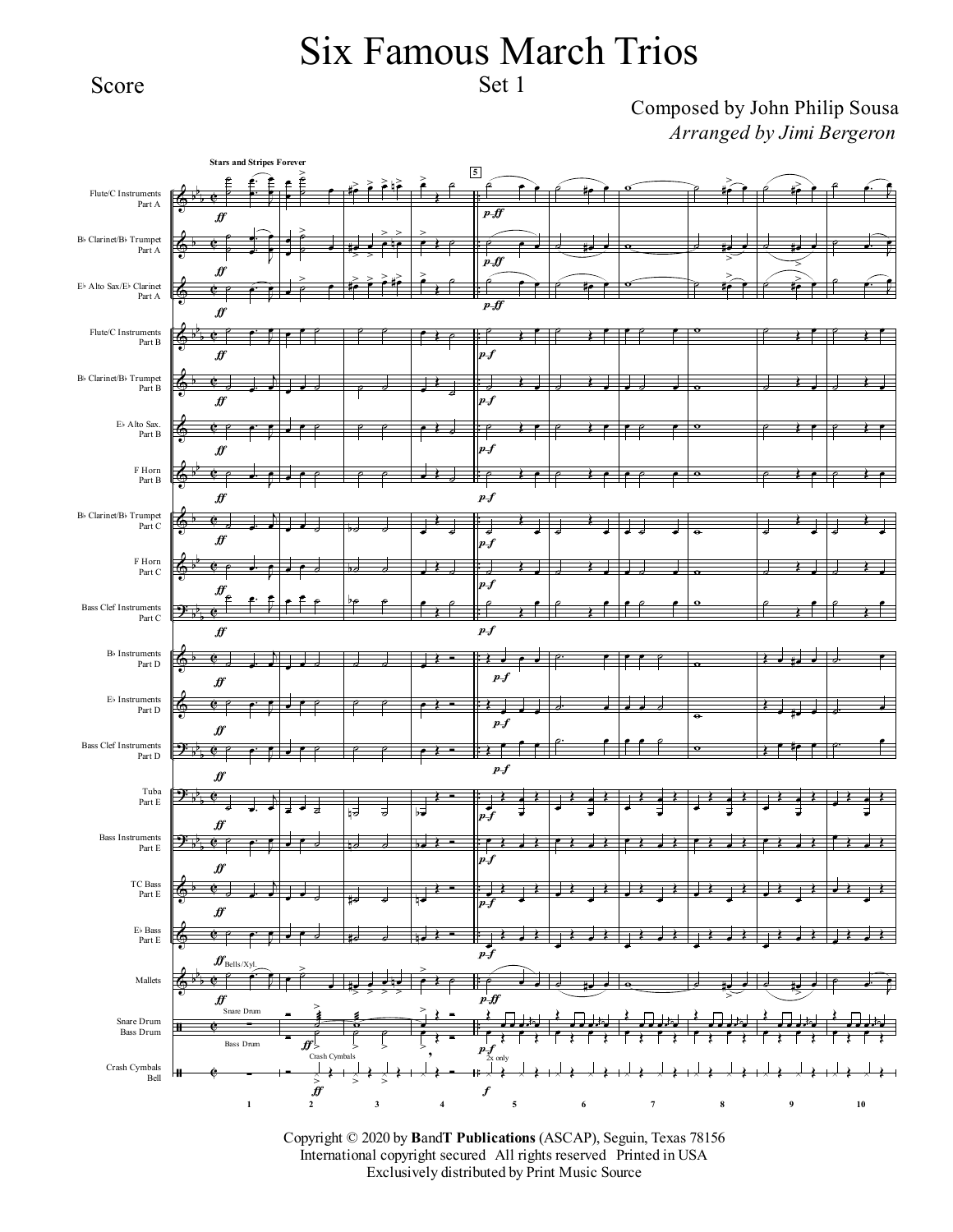Six Famous March Trios - Set 1

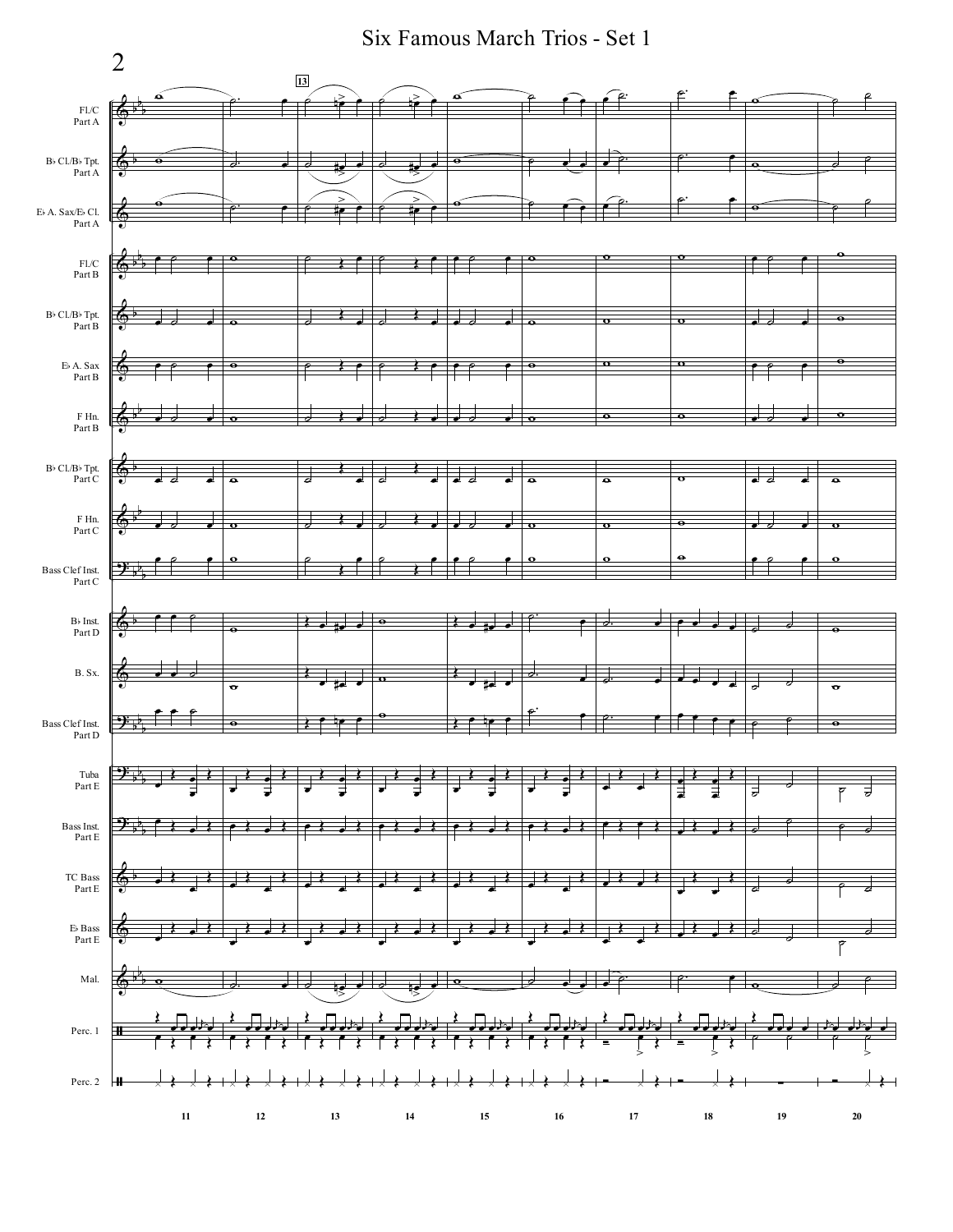Six Famous March Trios - Set 1

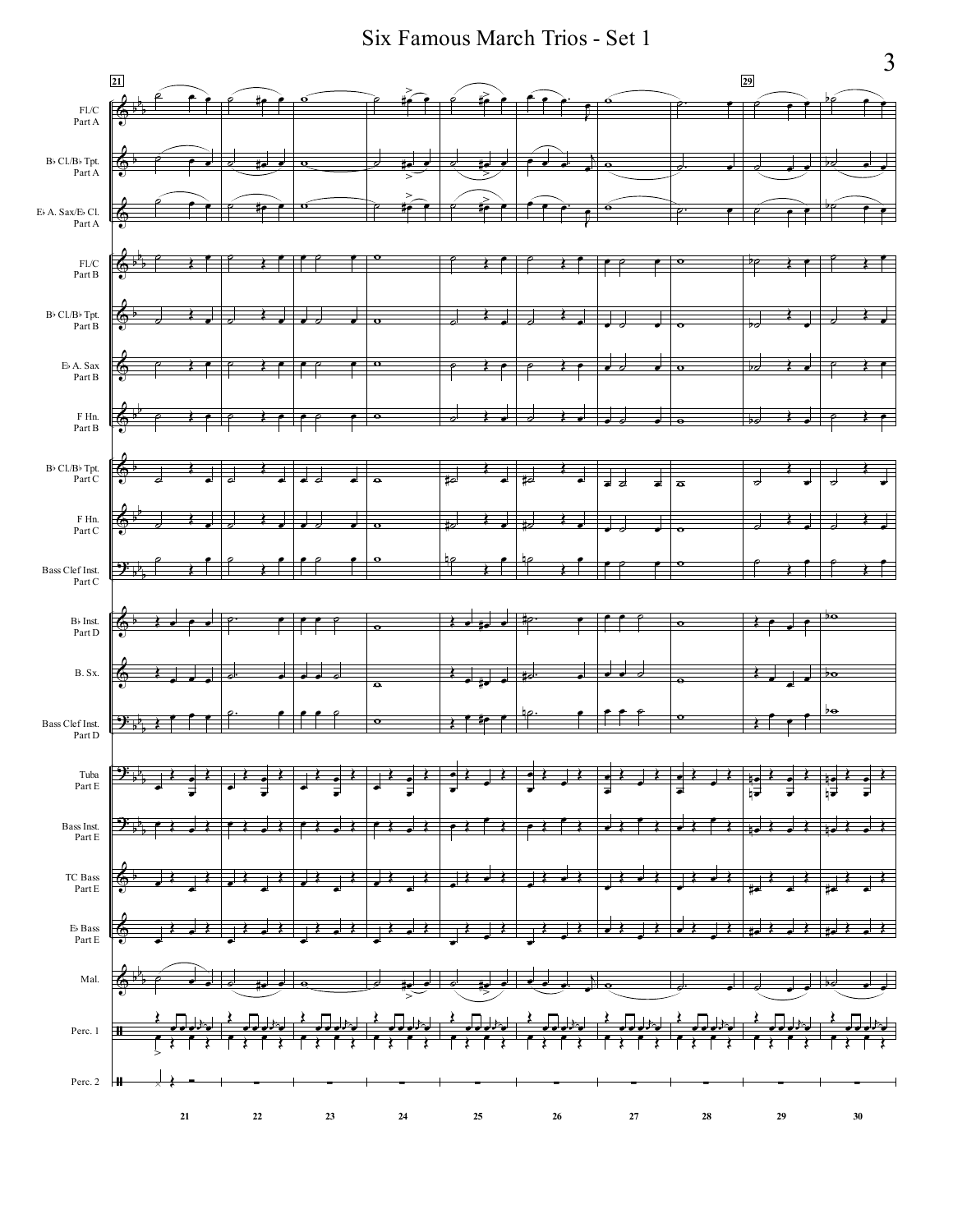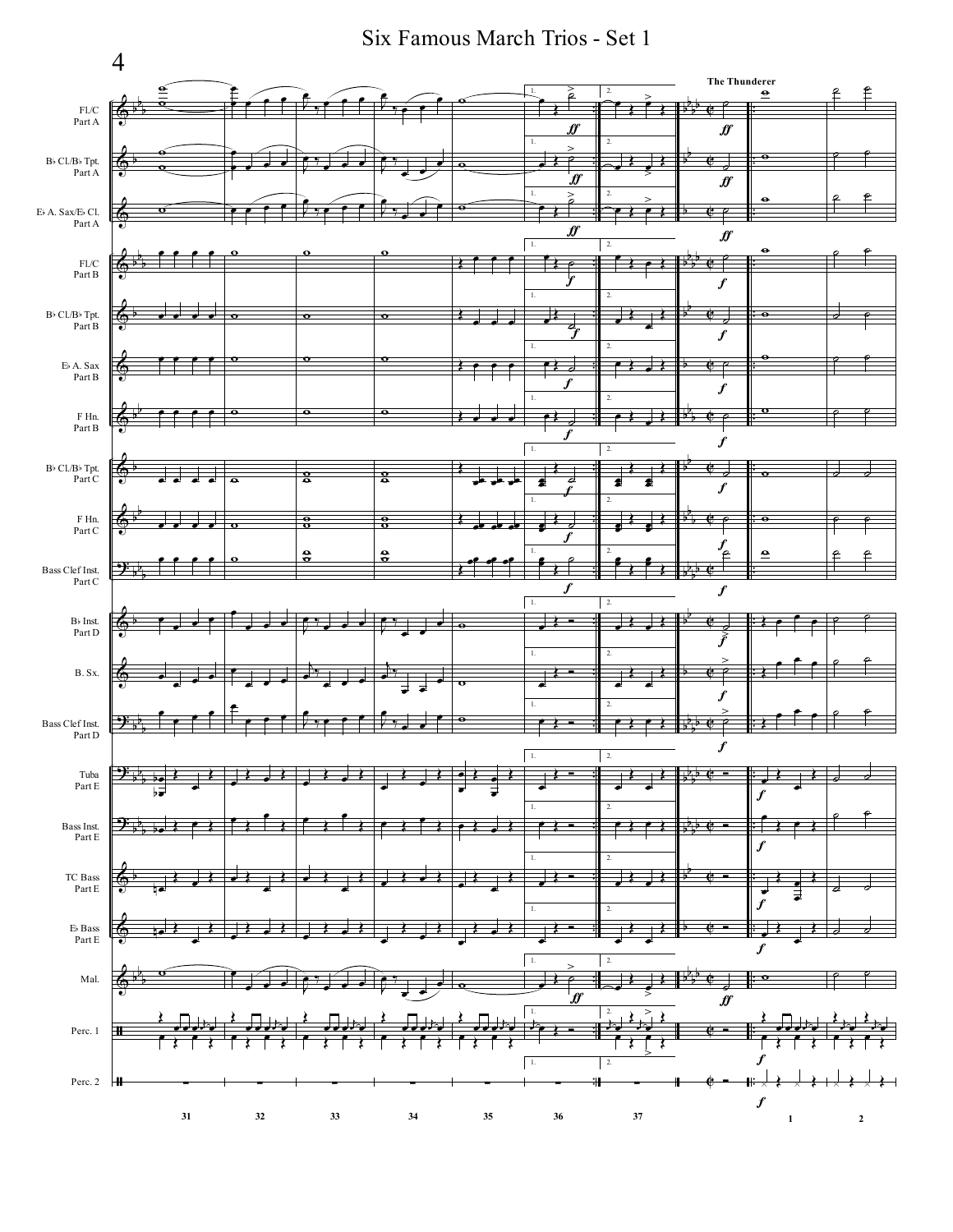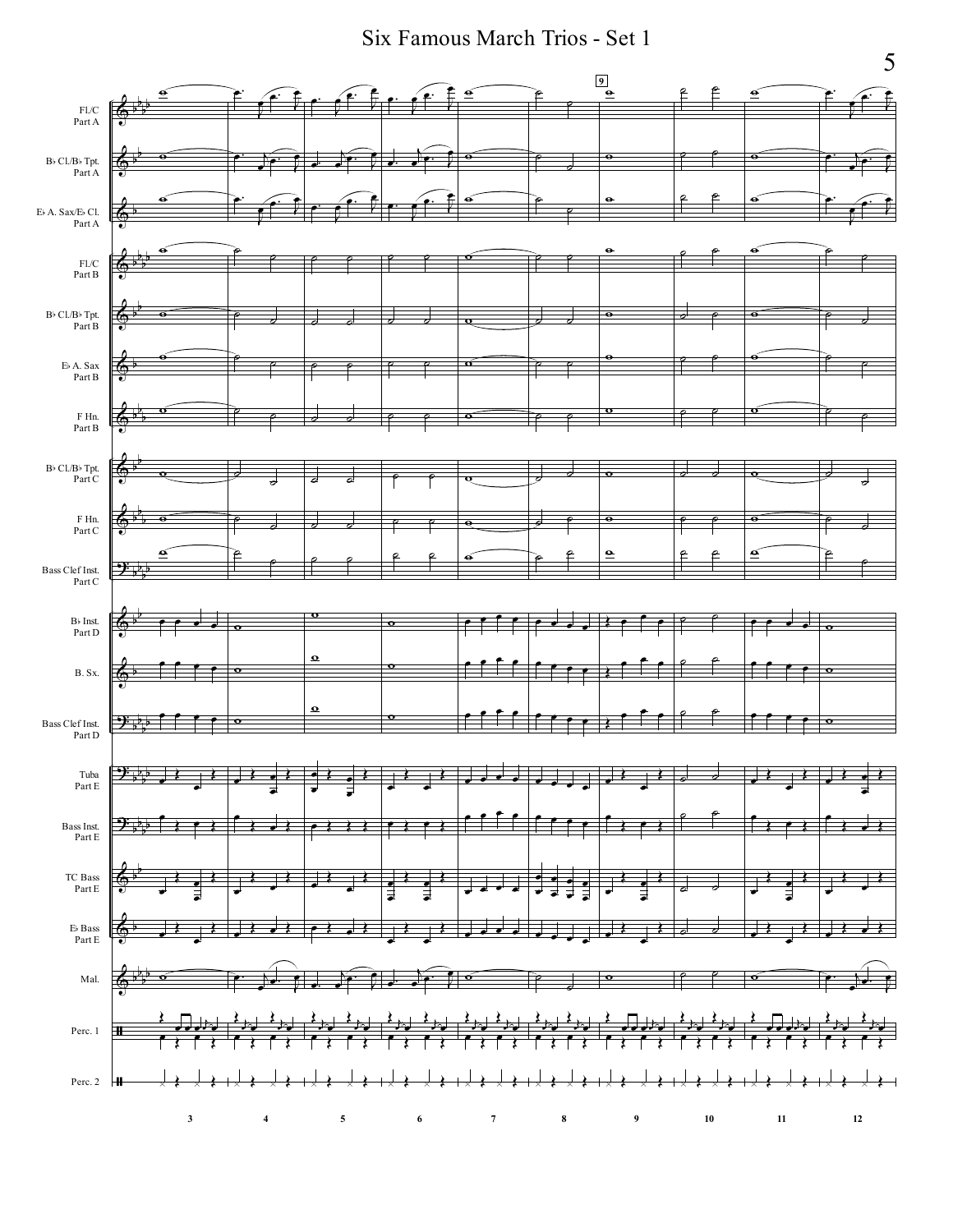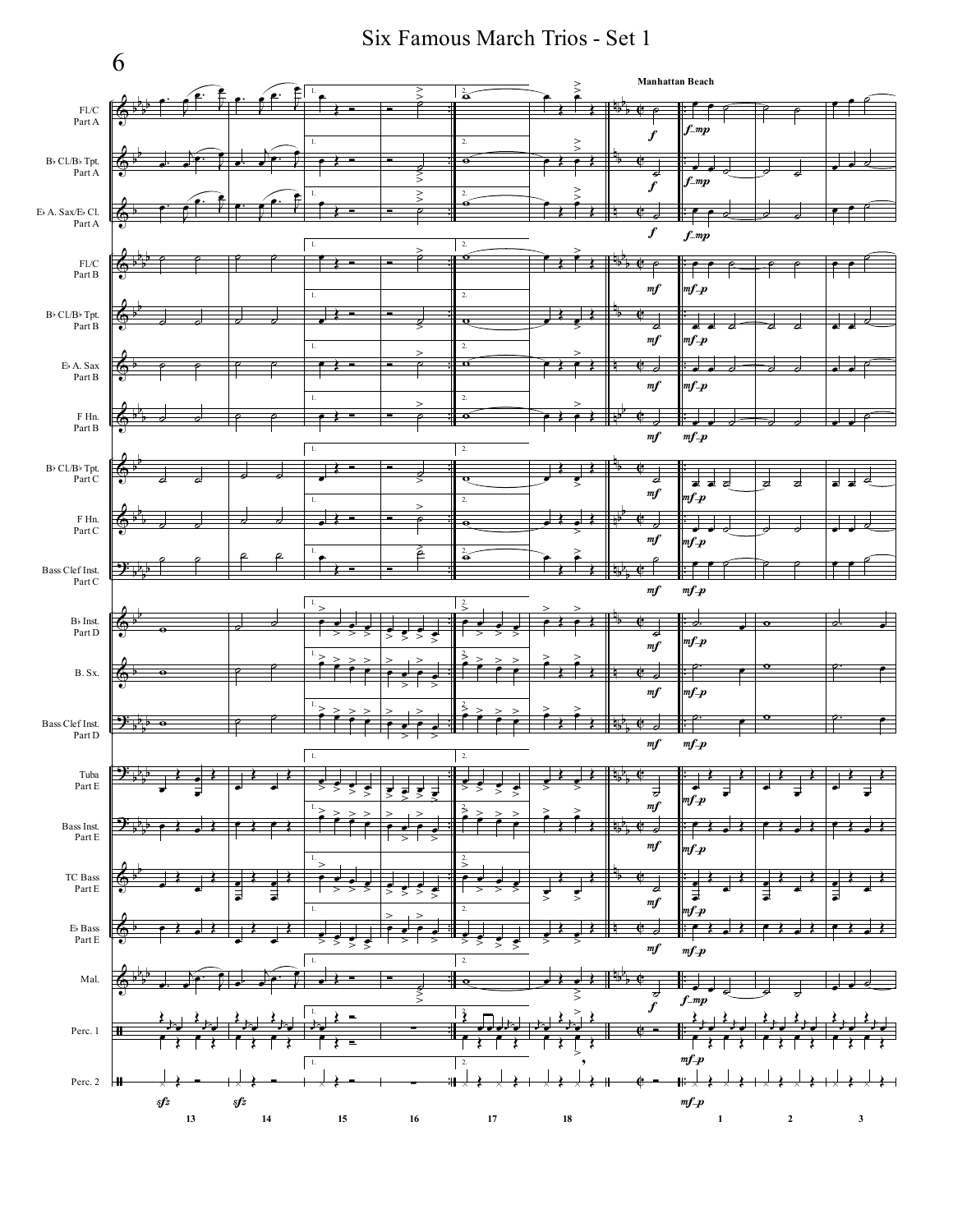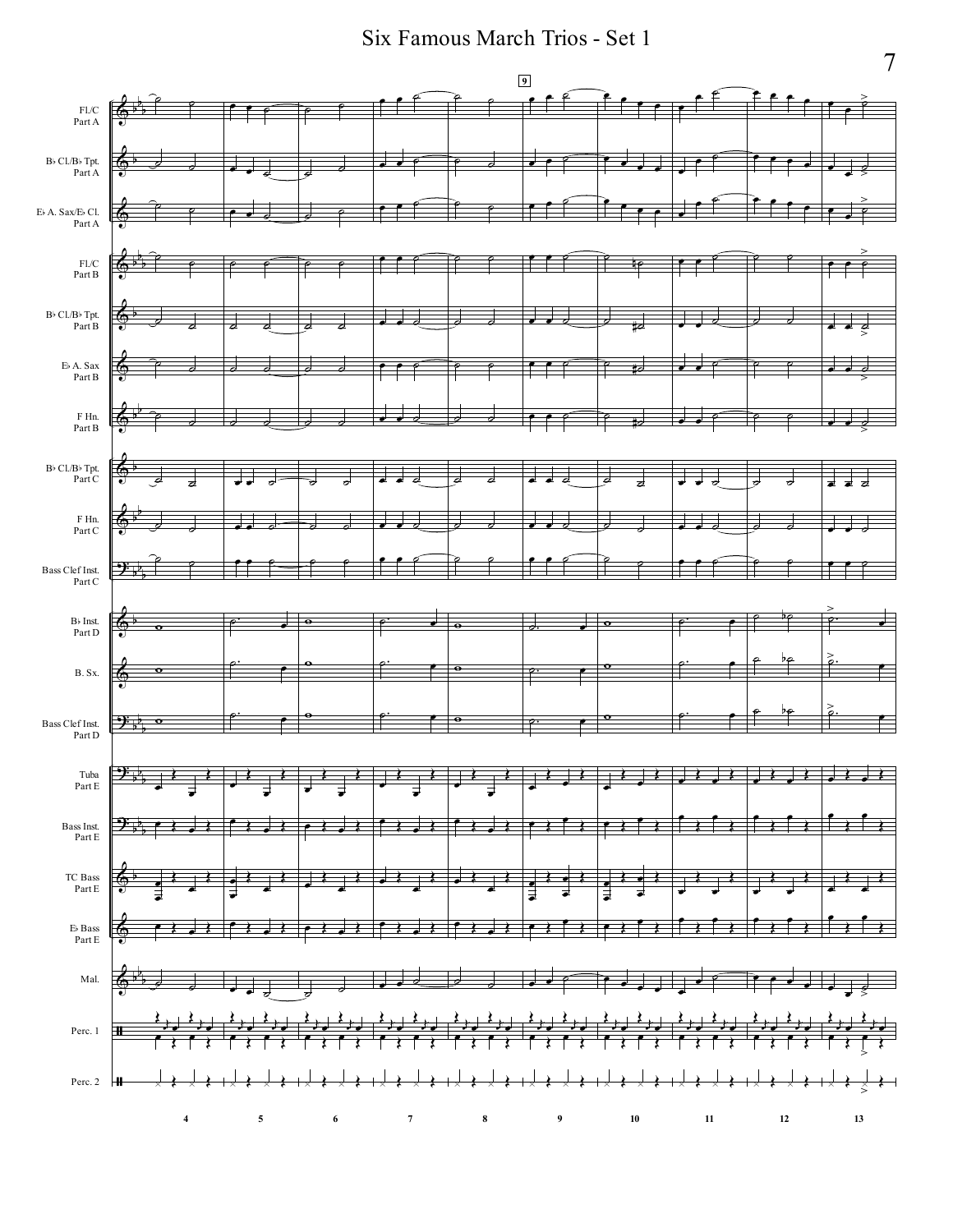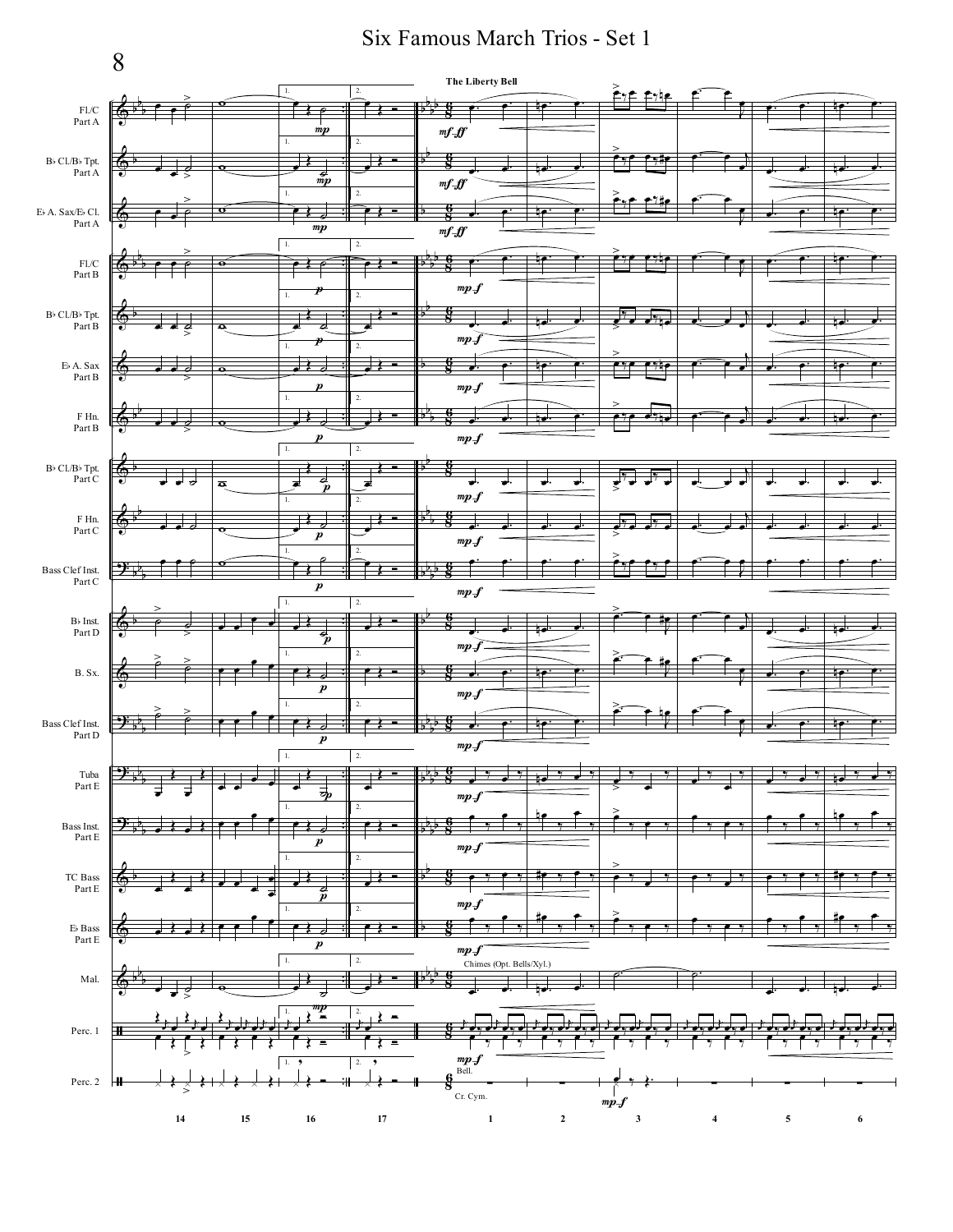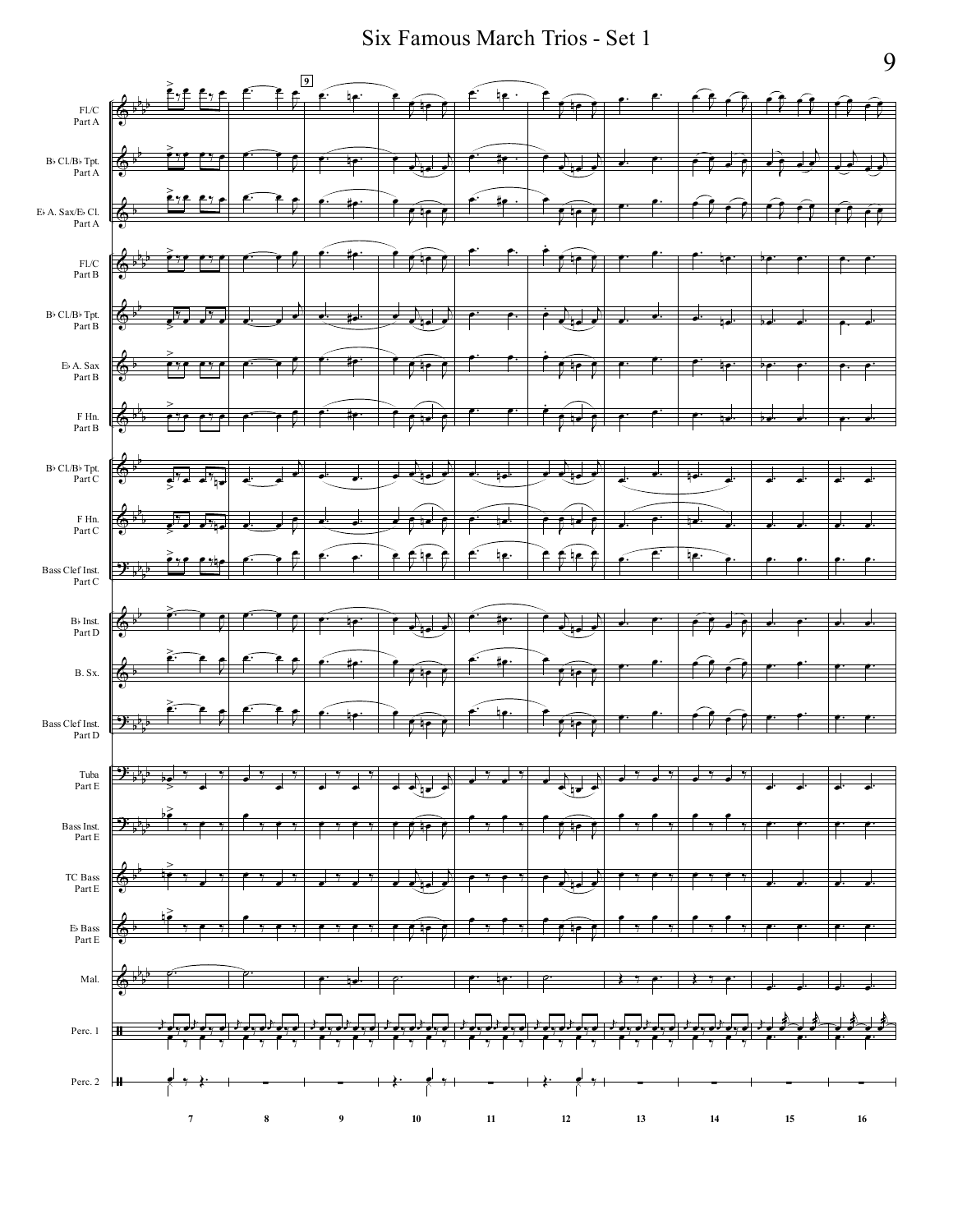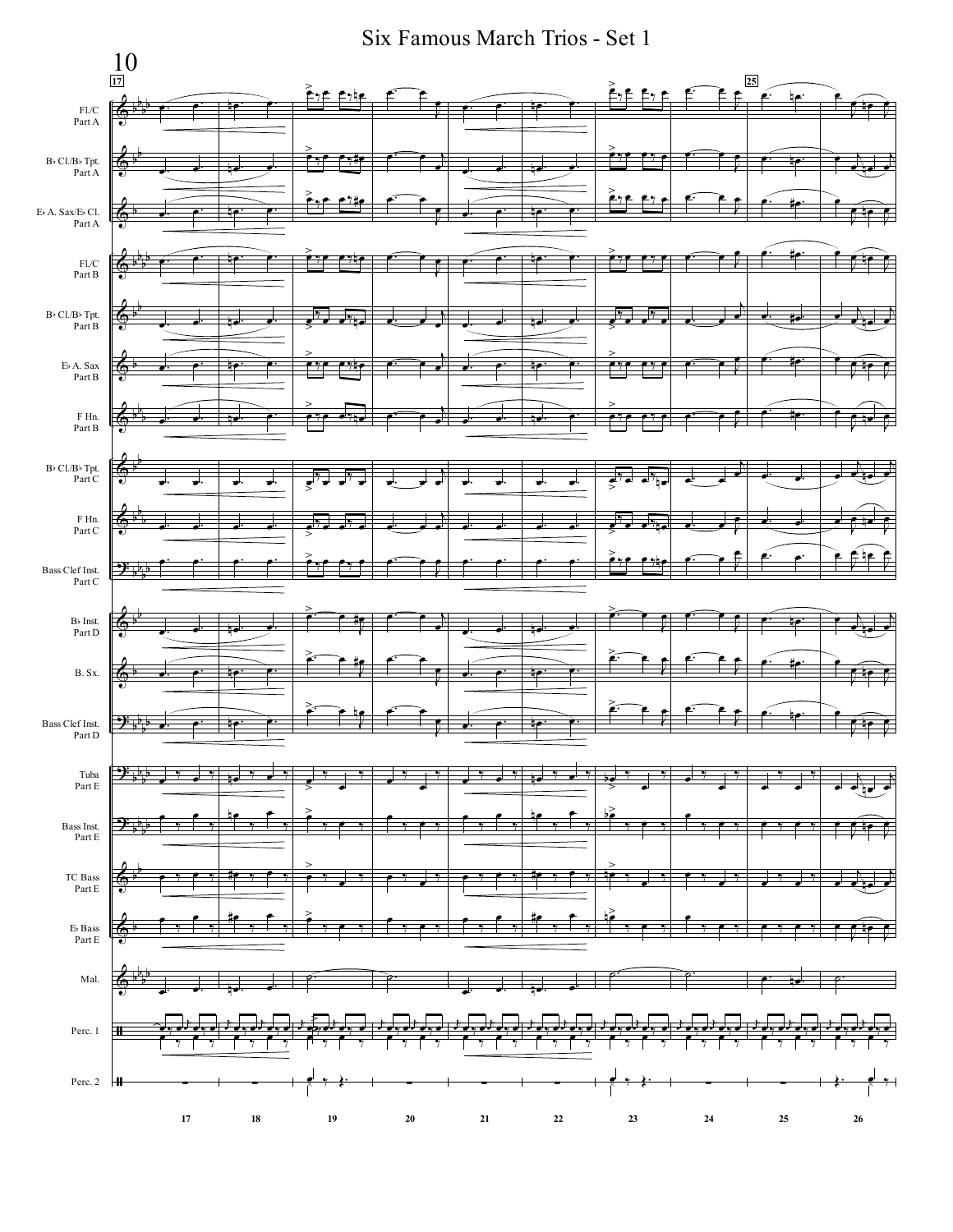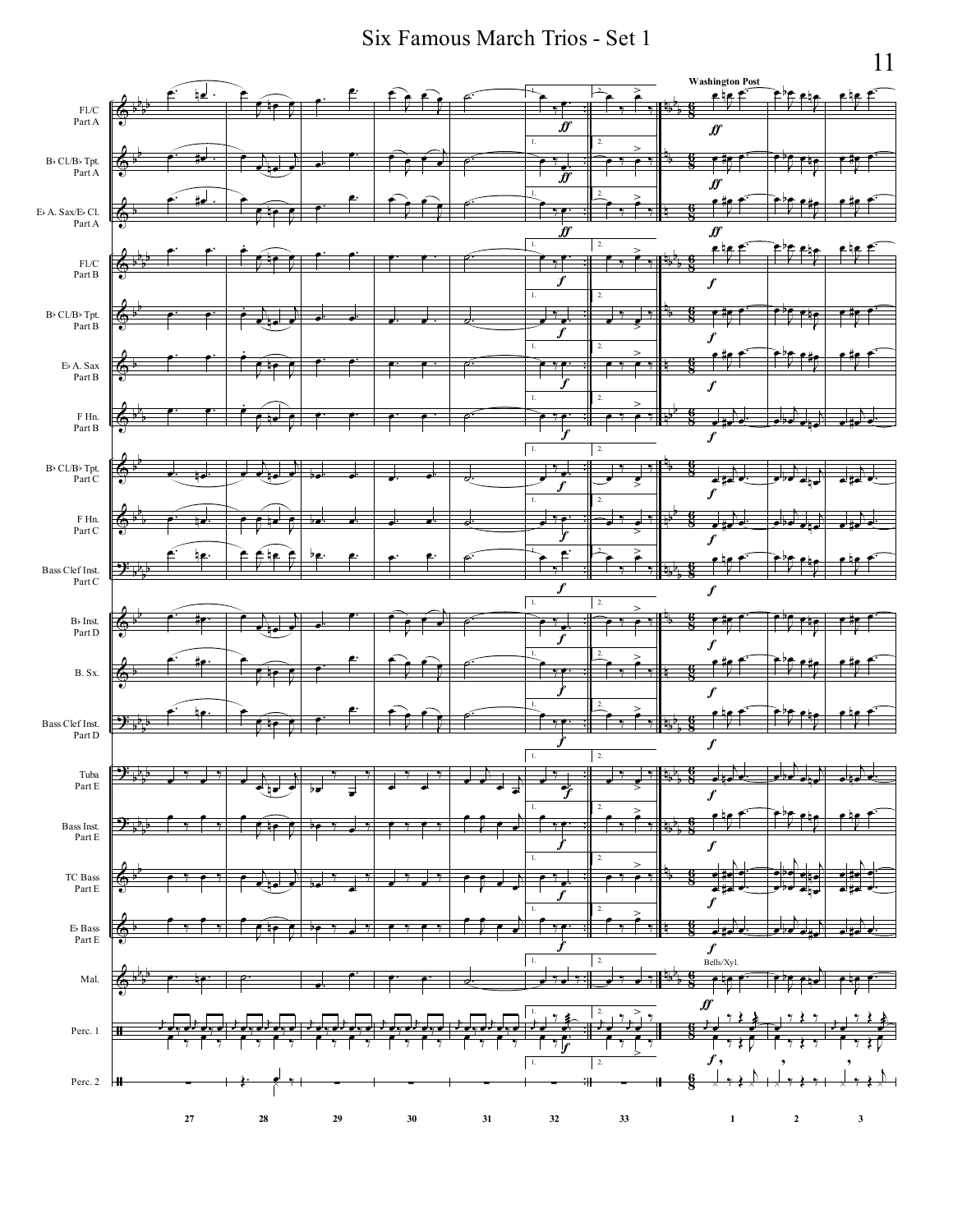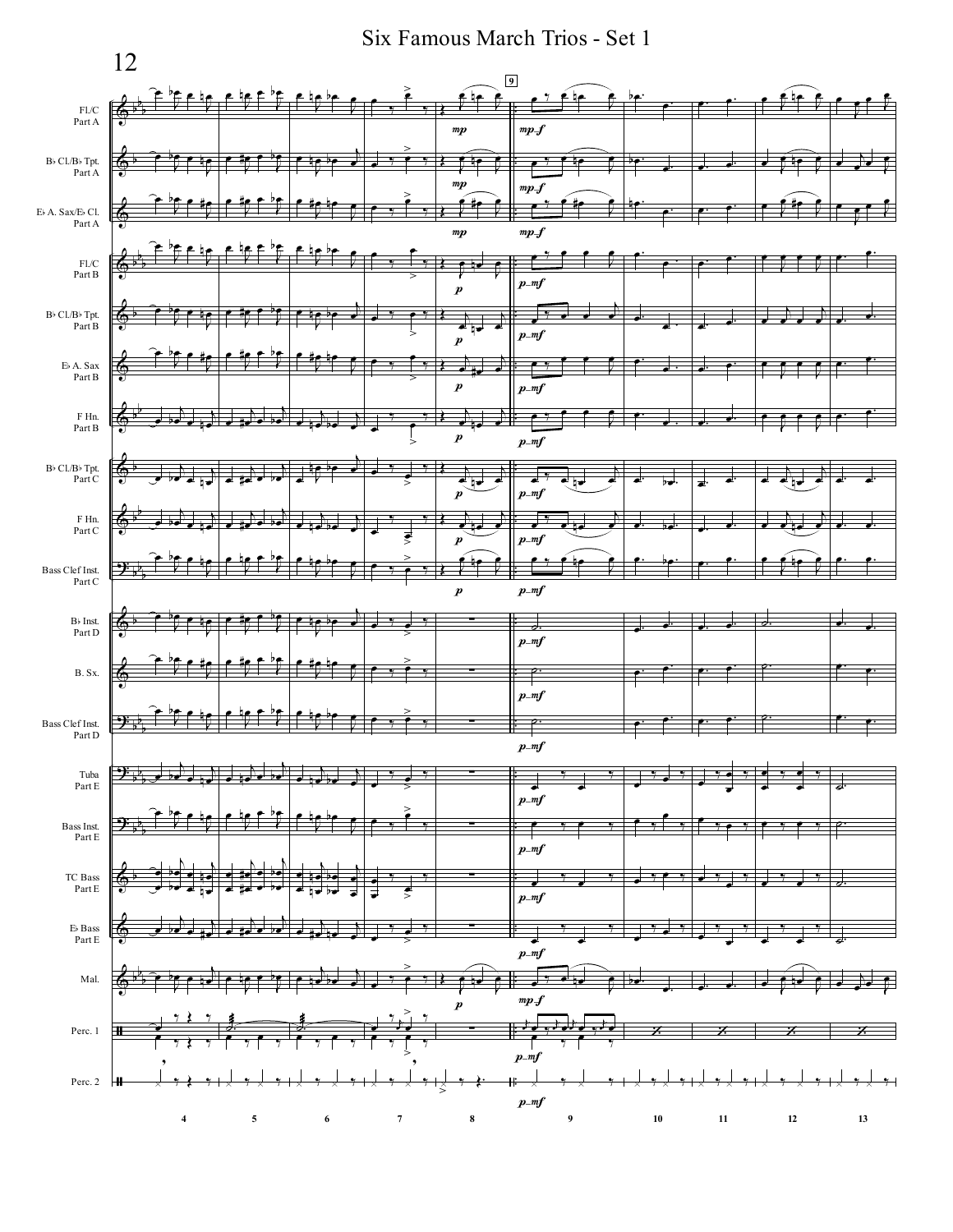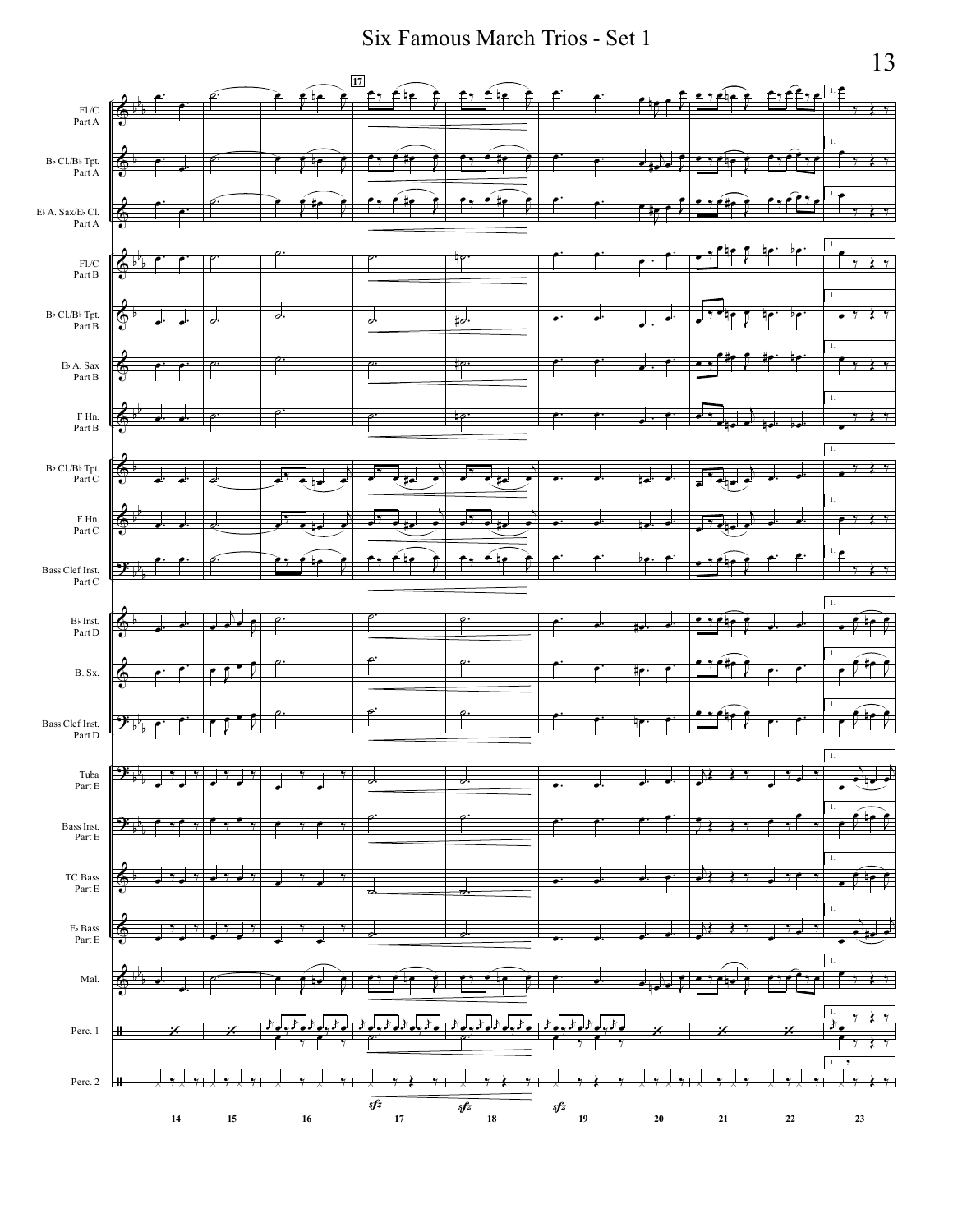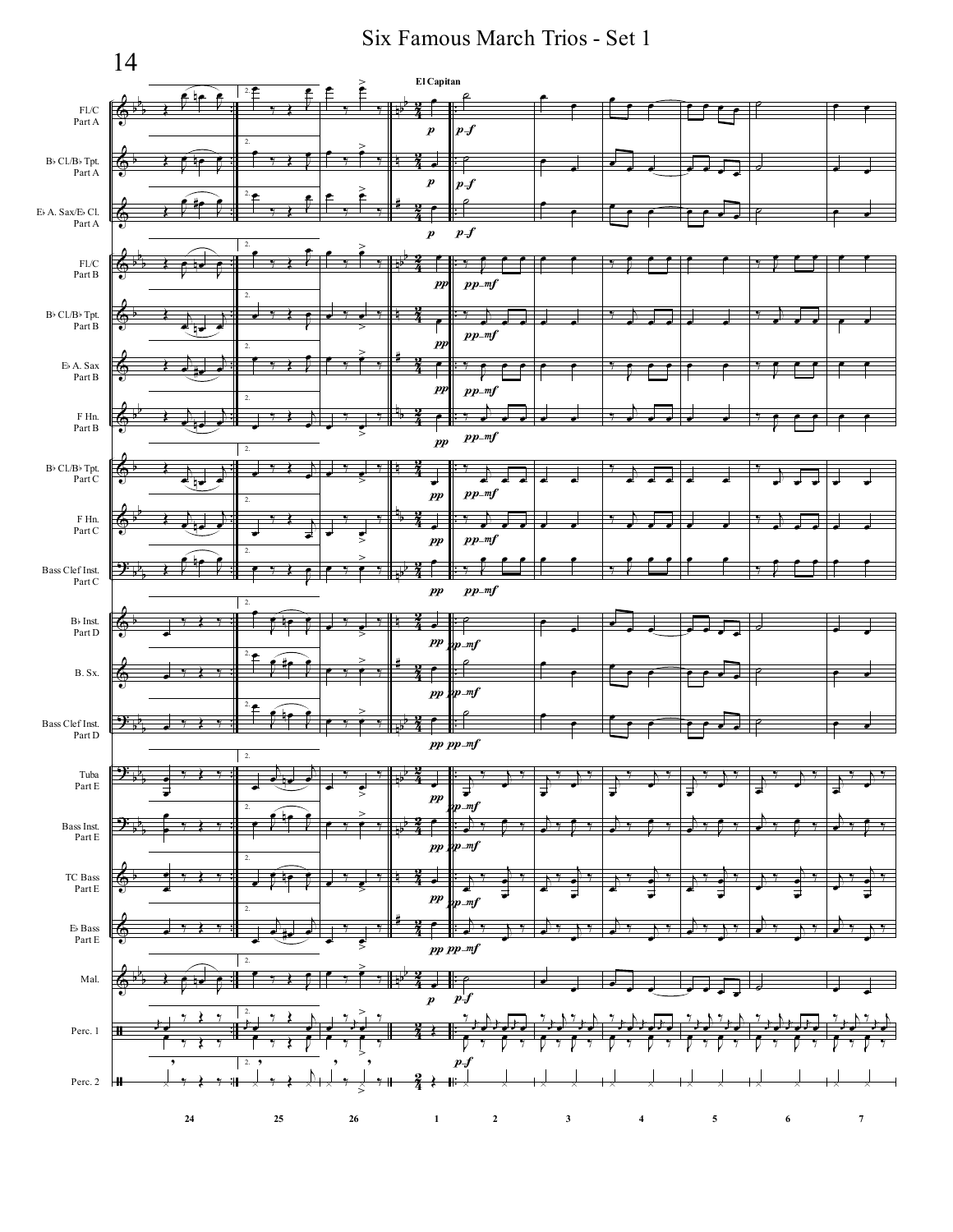